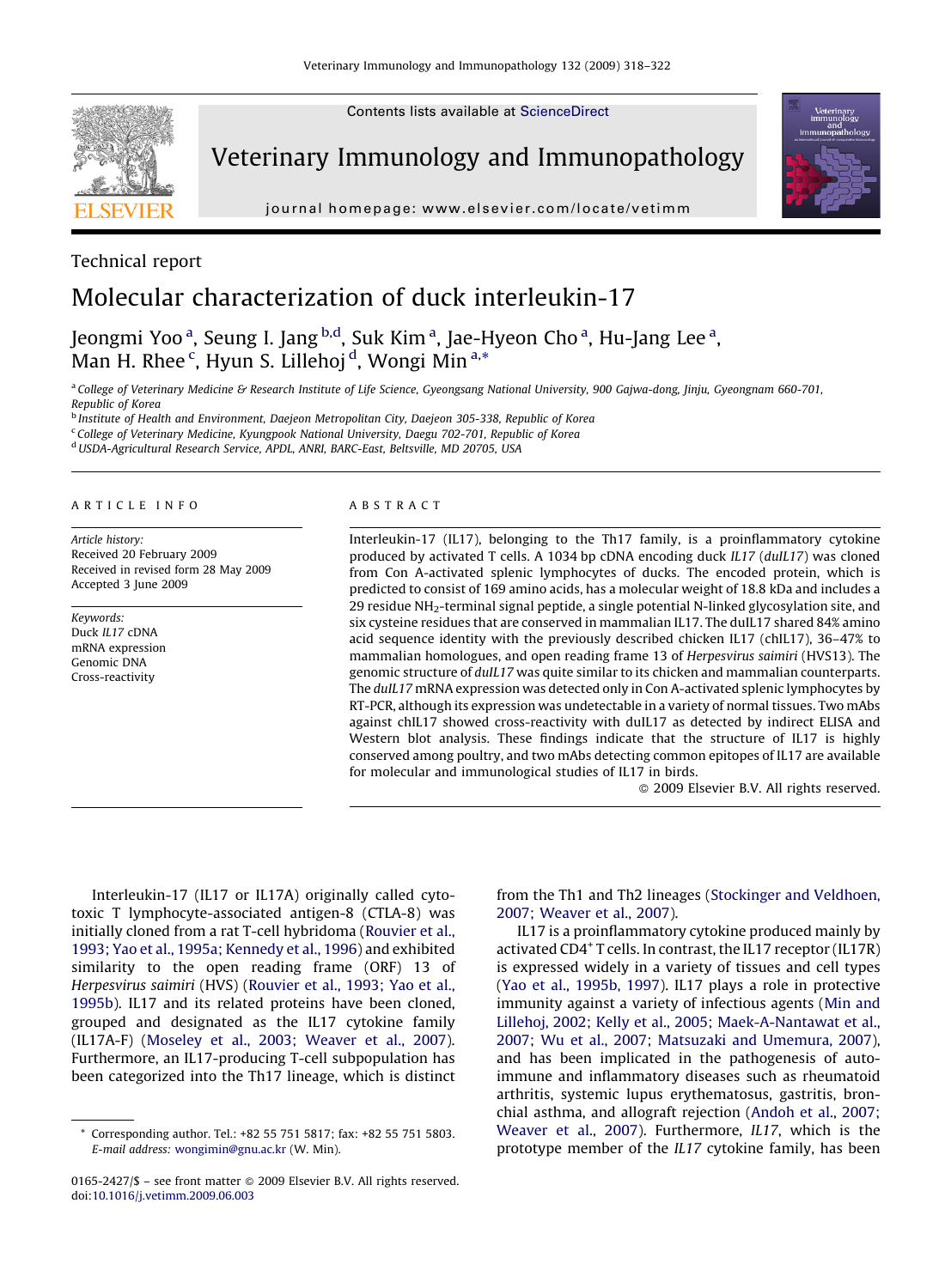cloned from human, mouse, chicken, pig, and cow ([Yao](#page-4-0) [et al., 1995a; Kennedy et al., 1996; Min and Lillehoj, 2002;](#page-4-0) [Katoh et al., 2004; Riollet et al., 2006\)](#page-4-0).

In chickens, chIL17 gene initially was characterized from an expressed sequence tag (EST) cDNA library prepared from intestinal intraepithelial lymphocytes (IELs) of chickens infected with Eimeria ([Min and Lillehoj, 2002](#page-4-0)). The role of chIL17 in host protective immunity against Eimeria infection has been investigated and intestinal IELs in Eimeria-infected chickens showed highly up-regulated levels of the chIL17 transcript [\(Hong et al., 2006a, 2006b](#page-4-0)). In addition, in ovo vaccination with 3-1E protein, an immunogenic 20 kDa native protein expressed by E. acervulina sporozoites and E. tenella sporozoites and merozoites ([Lillehoj et al., 2000\)](#page-4-0), was enhanced by coadministration of the chIL17 gene as an adjuvant. Chicks hatched from these eggs manifested reduced fecal-oocyst shedding and increased serum IgG antibody titers compared with in ovo vaccination of only 3-1E protein followed by Eimeria infection ([Ding et al., 2004\)](#page-4-0). To investigate the biological and immunological properties of avian IL17, mouse monoclonal antibodies (mAbs) to recombinant chIL17 protein were recently produced and characterized ([Yoo et al., 2008\)](#page-4-0). To extend our knowledge of avian cytokines belonging to the IL17 family, the present study details the cloning of duIL17 cDNA and genomic DNA, expression of duIL17 transcripts and cross-reactivity of chIL17 mAbs with recombinant duIL17 protein.

Splenic lymphocytes from 3-week-old female Cherry Valley Pekin ducklings were isolated with Histopaque-1077 (Sigma–Aldrich, USA), resuspended at  $1 \times 10^7$ /ml in Iscove's modified Dulbecco's medium (IMDM) supplemented with 10% FCS and stimulated with 2  $\mu$ g/ml concanavalin A (Con A) (Sigma–Aldrich) by incubation during 48 h at 41 °C in 5%  $CO<sub>2</sub>$ . Total RNA was extracted from Con Aactivated lymphocytes using RiboEx reagent (Geneall, Korea). Single-stranded cDNA was synthesized from 5  $\mu$ g total RNA with an oligo (dT) primer and ImProm-II reverse transcriptase (Promega, USA). Primers (P1, 5'-ATCAGCTG-CAGCAAGAAAAGG and P2, 5'-GTCACTTTGGTATCCTG-GTTC) were designed from the chIL17 sequence ([Min](#page-4-0) [and Lillehoj, 2002\)](#page-4-0) and used for amplifying a 5'-flanking region of duIL17.

Based on the sequence information of the 5'-flanking region of duIL17, the full-length cDNA was generated using high-fidelity DNA polymerase (Bioneer, Korea) with duIL17 gene-specific primer (P3, 5'-AAGATGTCTCCAACCCTTCGT) for the 5'-flanking region and an oligo (dT)-anchor primer of the 5'/3' RACE Kit (Roche Applied Science, Germany). The PCR product was cloned into the TA vector (RBC, Taiwan) and sequenced (Macrogen, Korea). PCR was performed on a DNAEngine thermocycler (Bio-Rad, USA) as follows: one cycle of 5 min at  $95^{\circ}$ C, followed by 30 cycles of 1 min denaturation at 95 °C, 1 min annealing at 55 °C, 1 min extension at 72 °C, and a final 5 min extension at  $72 °C$ .

For expression and purification of recombinant duIL17, the duIL17 cDNA without the signal peptide was obtained by PCR from the duIL17 gene using the following primers: forward primer, 5'-GATCCGATCCAAGGTGATACGGCCCGG-GCTC that contains a BamHI site (underlined), and the

reverse primer, 5'-CATTAAGCTTCAAGGAAGTCCTCCTG-CTGTG that contains a HindIII site (underlined). The PCR product was digested with BamHI and HindIII restriction enzymes and inserted into the corresponding sites of the pMAL-c2X expression vector (New England Biolabs, USA) to produce a maltose binding protein (MBP) fused to the duIL17 protein. The recombinant plasmid was transformed into competent E. coli DH5 $\alpha$  and transformants were selected on ampicillin plates. A single E. coli colony was grown at 37 °C to  $OD_{600} = 0.5$ , and induced with 1.0 mM isopropyl- $\beta$ -D-thiogalactopyranoside for 3 h at 37 °C. Bacteria were disrupted by sonication on ice (Misonix, USA). The recombinant protein (MBP-duIL17) was purified on an amylose affinity column (New England Biolabs) according to the manufacturer's instructions.

Cross-reactivity was identified by ELISA as described [\(Yoo et al., 2008\)](#page-4-0). Briefly, flat-bottom 96-well microtiter plates (Costar, USA) were coated with 100  $\mu$ l of bacterially expressed, affinity purified MBP-chIL17 (5  $\mu$ g/ml) or MBPduIL17 (5  $\mu$ g/ml) in 0.1 M carbonate buffer, pH 9.6 at 4 °C overnight and washed three times with PBS containing 0.05% Tween 20 (PBS-T). Non-specific binding was blocked with 200  $\mu$ l of PBS containing 1% bovine serum albumin (PBS–BSA) for 1 h at room temperature; the plates were washed twice with PBS-T, and incubated with 100  $\mu$ l of hybridoma supernatant for 1 h at room temperature. The bound antibody was detected at  $OD<sub>450</sub>$  after reacting with horseradish peroxidase-conjugated goat anti-mouse IgG antibody (Sigma–Aldrich) and tetramethylbenzidine (USB, USA)

For Western blotting, the expressed proteins were mixed with equal volumes of sample buffer (0.125 M Tris– HCl, pH 6.8, 4% SDS, 20% glycerol, 10% 2-mercaptoethanol and 0.004% bromophenol blue), heated for 4 min at 94  $\degree$ C, resolved on 10–12% SDS-polyacrylamide gels and electroblotted to Hybond-P membranes (Amersham Biosciences, USA). The membranes were blocked with PBS containing 1% nonfat dry milk for 16 h at  $4^{\circ}$ C, incubated with monoclonal antibodies against chIL17 [\(Yoo et al., 2008](#page-4-0)) followed by three washes with PBS-T. Bound antibody was allowed to react with peroxidase-conjugated rabbit antimouse IgG antibody (Sigma–Aldrich) in PBS-BSA for 40 min at room temperature. The membrane then was washed five times with PBS-T followed by five times with distilled water and developed using 3, 3'-diaminobenzidine substrate according to the manufacturer's instructions (Sigma–Aldrich).

To obtain the full-length duIL17 cDNA, a 212 bp cDNA fragment that showed high sequence similarity to chIL17 was obtained by reverse transcriptase (RT)-PCR using chicken-specific primers P1 and P2. Based on this sequence information, the full-length cDNA of duIL17 was obtained (GenBank accession number: EU366165). The cDNA contained a 3 bp 5'-UTR, a 510 bp open reading frame (ORF) and a 521 bp 3'-UTR. The 3'-UTR contained three AUrich (ATTTA) sequences, which previously were shown to be involved in regulating mRNA stability ([Shaw and](#page-4-0) [Kamen, 1986\)](#page-4-0).

Analysis of the predicted amino acid sequence [\(www.expasy.org](http://www.expasy.org/)) of duIL17 revealed the ORF to encode a putative protein of 169 amino acids with an  $NH<sub>2</sub>$ -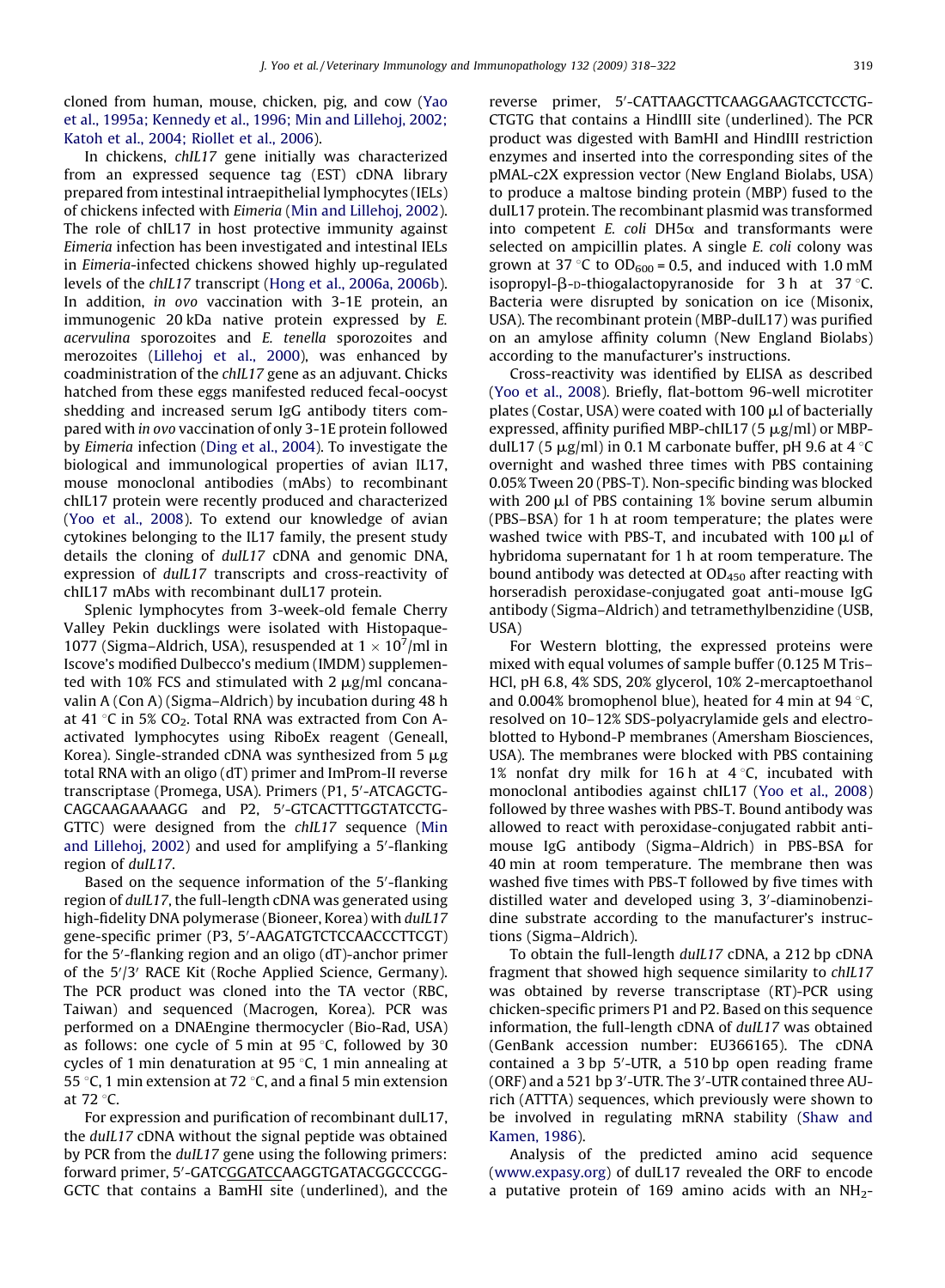<span id="page-2-0"></span>

| human<br>HVS 13<br>swine<br>bovine<br>rat<br>mouse<br>chicken<br>duck | MTPG----KTS--IVSLILLISLEAIVKAGITIP----------RNPGOPNSEDKNEPRT<br>MTFR----MTS--LV-LLLLLSIDCIVKSEITSA----------QTPROLAANN-SFPRS<br>MTPV-----RSS---SLSLLLLLLSLVALVKAGIMIP-----------QSPG@PKTFDKNFPOH<br>MSPG-----RASSVSLMLLLLLSLAATVKAAAIIP-----------QSSAOPNTEAKDFLQN<br>MSPIPYSPLFRPLLLVLLAMLSASISAHGKVIRPGLEPESLFKKADAGOLTOKDGKFPOT<br>MSPTLRASLSSSLLLVLLAMLSASSSAYGKVIRPGLKPESLFKQADAGOLTQKDAKFPQT                                                                                                                                                |         | $***$     |                    |         |      | -MCLMLLLLLNLEATVKAAVLIP---------QSSV@PNAEANNFLQN |                    |                                                      | 44<br>42<br>44<br>44<br>38<br>46<br>6C<br>60     |
|-----------------------------------------------------------------------|---------------------------------------------------------------------------------------------------------------------------------------------------------------------------------------------------------------------------------------------------------------------------------------------------------------------------------------------------------------------------------------------------------------------------------------------------------------------------------------------------------------------------------------------------|---------|-----------|--------------------|---------|------|--------------------------------------------------|--------------------|------------------------------------------------------|--------------------------------------------------|
| human<br>HVS 13<br>swine<br>bovine<br>rat<br>mouse<br>chicken<br>duck | VMVNLNIHN---RNTNTNPKRSSDYYNRSTSPWNLHRNEDPERYPSVIWEAKORHLGOIN<br>VMVTLSIRN---WNTSS--KRASDYYNRSTSPWTLHRNEDQDRYPSVIWEAKORYLGOVN<br>VRVNLNILN---RSTPA--RRPSDYSKRFTSPWTLQRNEDPERYSSVIWEAKOSHSGOIN<br>VRVNLNIVN---RSTNS--RRPTDYHKRSTSPWTLHRNEDPERYPSVIWEAKOSHSGOIN<br>VKVNLKV INSLSSKASS--RRPSDYLNRSTSPWTLSRNEDPDRYPSV IWEAQORHQROVN<br>VKVNLKVFNSLGAKVSS--RRPSDYLNRSTSPWTLHRNEDPDRYPSVIWEAQORHQROVN<br>VRVNISISN---MNQDT--KVTLDISKRSLAPWDYRIDEDHNRFPRLVADAQORHSROVN<br>VRVNISISN---MNQDN--KVTLDISKRSLSPWDYRIDEDHNRFPQVIADAEORYSROVN<br>$\star$ $\star$ | $\star$ |           | $\star$<br>$\star$ | $***$   | $**$ | $\star$                                          | $\star$<br>$\star$ | $\star$<br>$\star$                                   | 101<br>97<br>99<br>9g<br>96<br>104<br>115<br>115 |
| human<br>HVS 13<br>swine<br>bovine<br>rat<br>mouse<br>chicken<br>duck | ADGNVDYHMNSVPIQQEILVLRREPPH@PNSFRLEKILVSVG@T@VTPIVHHVA<br>ADGNVDYHMNSVPIQQEILVVRKGHQP@PNSFRLEKMLVTVG@T@VTPIVHNVD<br>AEGKEDHHMNSVPIQQEILVLRREPRH@PNSFRLEKVMVTVG@T@VTPIVRHIS<br>AEGKVDHHMNSVTIQQEILVLRRESQH@PHSFRLEKMLVAVG@TOVTPIVRHLA<br>AEGKLDHHMNSVLIQQEILVLKREPEK@PFTFRVEKMLVGVG@T@VSSIVRHAS<br>AEGKLDHHMNSVLIQQEILVLKREPESQPFTFRVEKMLVGVGQTQVASIVRQAA<br>SAGQLDHSVNSVPIKQEILVLRREPKGOQHSYRLEKKMITVGOTOVTPLIQHQA<br>SAGQLDHSLNSIPINQEILVLRRELKG@HHSYRLEKKIITVG@T@VTPLIQHQA<br>$\star$<br>$\star$                                                | $***$   | $*$ ***** | $\star$            | $* * *$ |      | ******                                           |                    | 155<br>151<br>153<br>153<br>150<br>158<br>169<br>169 |                                                  |

Fig. 1. Alignment of deduced amino acid sequences of HVS13 and mammalian and avian IL17. Sequences were aligned using the ClustalW program. Asterisks (\*) indicate identical residues among sequences. The predicted signal region is underlined. The six conserved cysteine residues are highlighted by black boxes. HVS13 indicates the open reading frame 13 of Herpesvirus saimiri. The GenBank accession numbers used in the comparison are U32659 (human), X64346 (HVS13), AB102693 (swine), AF412040 (bovine), L13839 (rat), U43088 (mouse), AJ493595 (chicken), and EU366165 (duck).



Fig. 2. Schematic diagram of intron–exon structure of avian and mammalian IL17A genes. The numbers indicate lengths in base pairs encoded by each exon (box) and intron (thin line). Open boxes, untranslated regions; Black boxes, translated regions. The GenBank accession numbers used in the comparison are NT\_007592 (human), NW\_001886464 (swine), NW\_001494165 (bovine), NT\_039169 (mouse), NW\_001471673 (chicken), and FJ755182 (duck).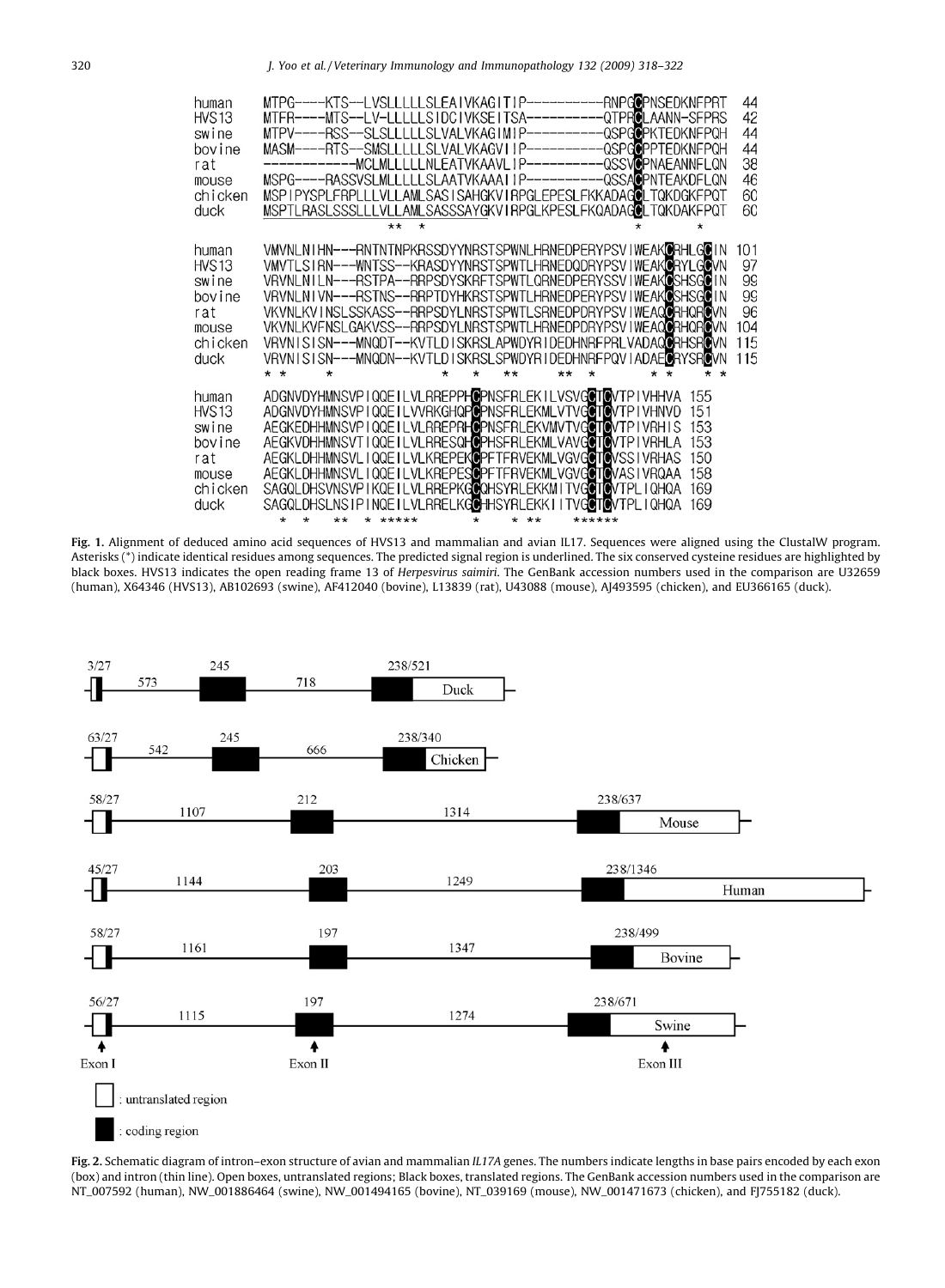<span id="page-3-0"></span>terminal hydrophobic leader sequence of 29 amino acids, a single potential N-linked glycosylation site, a predicted molecular mass of 18.8 kDa (non-glycosylated), and a calculated isoelectric point of 9.11. Comparison of amino acid sequences using ClustalW [\(www.ebi.ac.uk/Tools/](http://www.ebi.ac.uk/Tools/clustalw2) [clustalw2\)](http://www.ebi.ac.uk/Tools/clustalw2) indicated that duIL17 shared 84% identity to chIL17, 47% to swine IL17, and 46% to human IL17A and bovine IL17. Duck IL17 also shared 36–38% identity to HVS13, as well as rat and mouse IL17A. In addition, the six cysteine residues conserved among chicken, HVS13, and mammalian IL17A were observed in duIL17 [\(Fig. 1](#page-2-0)). Phylogenetic and molecular evolutionary analysis was carried out on amino acid sequences encoded by duIL17 and its homologs using MEGA version 4 [\(Tamura et al.,](#page-4-0) [2007](#page-4-0)). The phylogenetic tree showed the expected clustering, confirming the highest similarity between duck and chicken IL17 (data not shown).

The expression of IL17 transcripts in various duck tissues and Con A-activated splenic lymphocytes was measured by RT-PCR. Duck IL17 mRNA was expressed only in Con Aactivated splenic lymphocytes while normal tissues such as liver, bursa, brain, kidney, lung, thymus, and spleen had no detectable levels of duIL17 mRNA (data not shown). These data correlate with detection of chIL17 mRNA only in Con Aactivated splenic lymphocytes by Northern blot analysis, but not in a series of normal tissues examined ([Min and](#page-4-0) [Lillehoj, 2002](#page-4-0)). Furthermore, prior studies showed no detectable IL17 transcript in normal tissues from other mammals as determined by Northern blot analysis [\(Ken](#page-4-0)[nedy et al., 1996](#page-4-0), [Yao et al., 1995a](#page-4-0)). However, expression of porcine IL17 mRNA was strongly detected in the adult heart, skin, and jejunum but was restricted in neonatal tissues under normal conditions as measured by real-time quantitative PCR analysis ([Katoh et al., 2004\)](#page-4-0).



Fig. 3. Cross-reactivity of six mAbs to chIL17 with duIL17 was analyzed by indirect ELISA and Western blot analysis. (A) Flat-bottom 96-well microtiter plates were coated with 0.5 µg of BSA, MBP, DH5 $\alpha$ , MBP-chIL17, and MBP-duIL17. The MBP, MBP-chIL17 and MBP-duIL17 proteins expressed in E. coli DH5 $\alpha$  were purified on an amylose affinity column. E. coli DH5 $\alpha$  was disrupted by sonication. Each point represents the means  $\pm$  S.D. of triplicate determinations. (B) Bacterially expressed, affinity purified MBP, MBP-chIL17, and MBP-duIL17 were resolved by SDS-PAGE under reducing conditions. The blots were applied to three chIL17 mAbs: 1G8, 2A2, and 6E8.